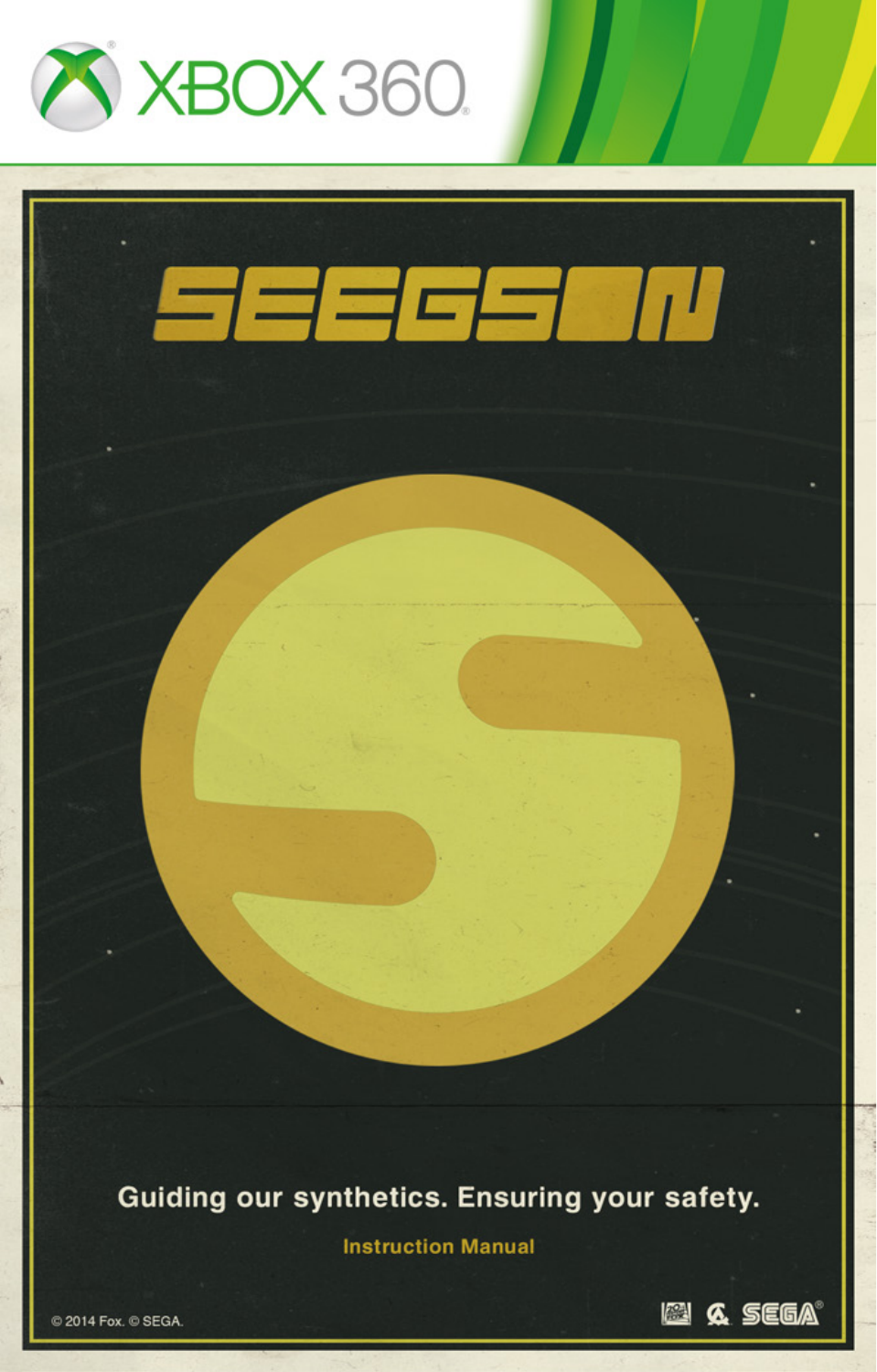**WARNING** Before playing this game, read the Xbox 360<sup>®</sup> console, Xbox 360 Kinect<sup>®</sup> Sensor, and accessory manuals for important safety and health information. **www.xbox.com/support.**

#### **Important Health Warning: Photosensitive Seizures**

A very small percentage of people may experience a seizure when exposed to certain visual images, including flashing lights or patterns that may appear in video games. Even people with no history of seizures or epilepsy may have an undiagnosed condition that can cause "photosensitive epileptic seizures" while watching video games. Symptoms can include light-headedness, altered vision, eye or face twitching, jerking or shaking of arms or legs, disorientation, confusion, momentary loss of awareness, and loss of consciousness or convulsions that can lead to injury from falling down or striking nearby objects. **Immediately stop playing and consult a doctor if you experience any of these symptoms.** Parents, watch for or ask children about<br>these symptoms—children and teenagers are more likely to experience these seizures.<br>The risk may be reduced by being farther from the scre playing in a well-lit room, and not playing when drowsy or fatigued. If you or any relatives have a history of seizures or epilepsy, consult a doctor before playing.

#### **Contents**

| Survivor Mode…………………………………………………………………………………………06 |  |
|---------------------------------------------------|--|
|                                                   |  |
|                                                   |  |

**PLEASE NOTE: The information in this manual was correct at the time of going to print, but some minor changes may have been made late in the product's development. All screenshots for this manual have been taken from the English version of this product.**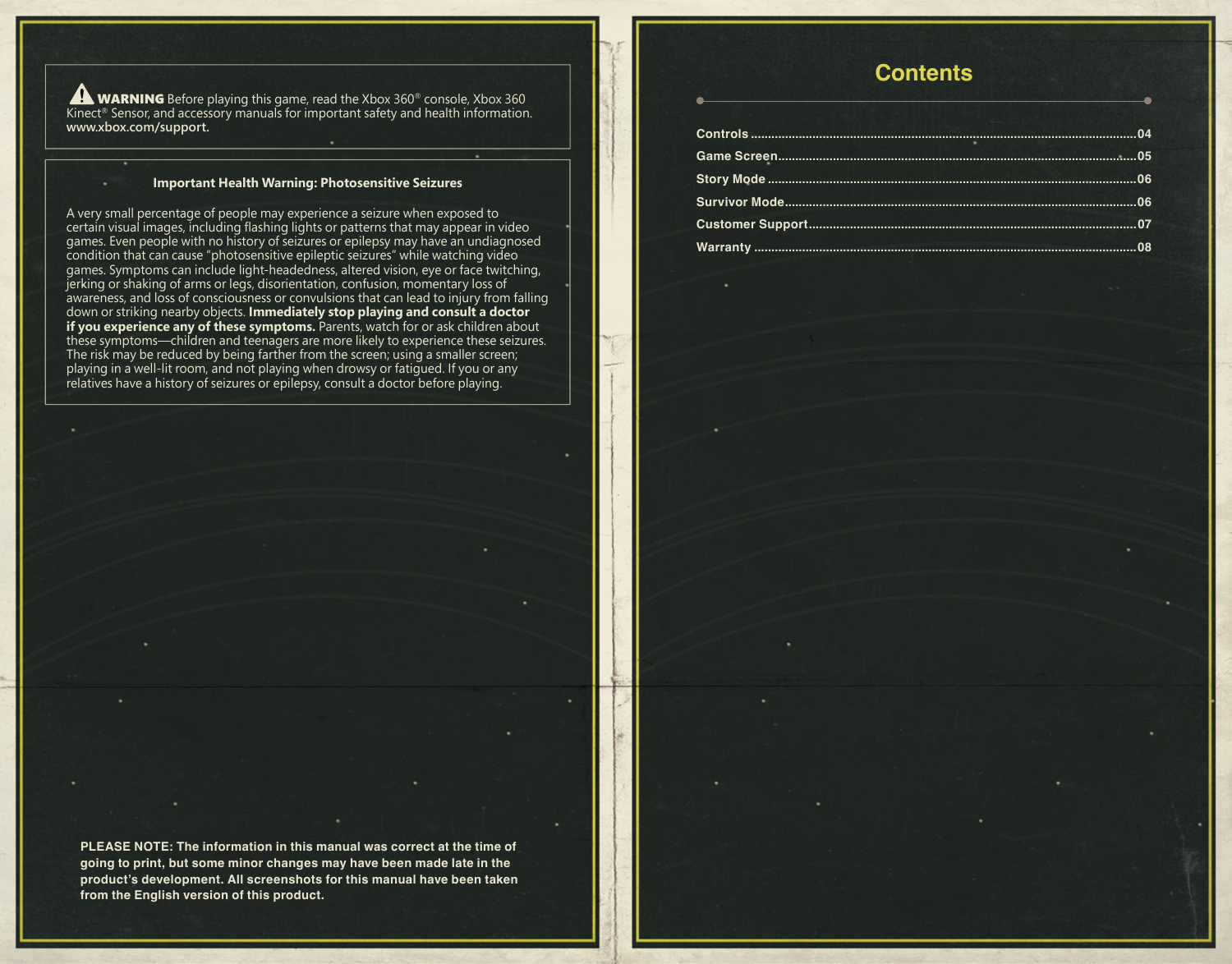**Alien: IsolationTM is a survival horror experience set 15 years after the events of Alien™.** 

**Amanda Ripley finds herself trapped on the Space Station Sevastopol, hunted by the nightmare responsible for her mother's disappearance.** 

**Here she must use whatever tools she can find to break through the station's security and protect herself from threats both familiar and alien. Combining stealth, crafting, hacking and punishing violence, Amanda will have to go through hell to find the answers she's looking for.**



**\* Alternative control configurations can be accessed from the Options menu in-game.**

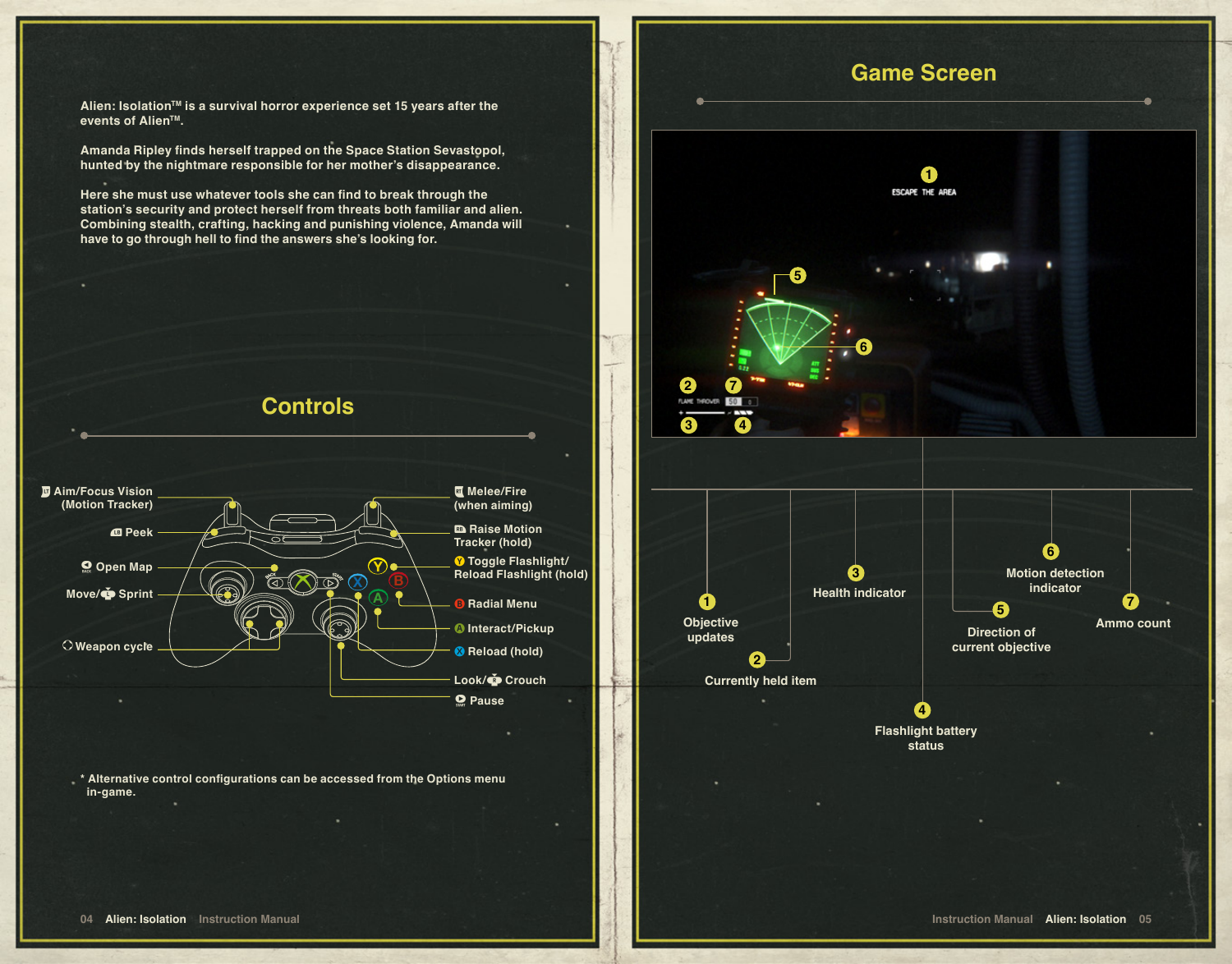**15 years after the disappearance of the commercial towing vessel Nostromo, the ship's flight recorder is discovered floating in deep space. Its owner, the Weyland-Yutani Corporation, immediately dispatches a team of representatives to Sevastopol Station to retrieve it. Among their number is Amanda Ripley, daughter of Ellen Ripley, the Nostromo's warrant officer.**

**When the team arrives they find Sevastopol has been placed under quarantine and its skeleton crew is being hunted by an unseen foe; a monster that cannot be stopped.**

**Separated from her team, Amanda finds herself trapped on a station filled with desperate survivors, an implacable AI and the ultimate predator. The truth about her mother's fate is here somewhere, but first she must simply survive.**

# **Survivor Mode**

**Survivor Mode challenges the player to a one-on-one confrontation with the Alien deep within the bowels of Sevastopol Station. They must use every tool available to them to complete a number of objectives and ultimately escape.** 

**The player's final score will be posted to the Survivor Mode leaderboards and is determined by how efficiently they navigated their environment and how successfully they avoided their hunter.**

## **Story Mode Customer Support**

**Please check www.sega.com/support or call** 

**00 44 845 301 5502 (UK)\* 1-800-613-162 (AU)**

**\*International call rate. Call charges may vary, please consult your phone provider.**

**Register online at www.sega.com for exclusive news, competitions, email updates and more.**

**Customer support is available in the following language(s): English**